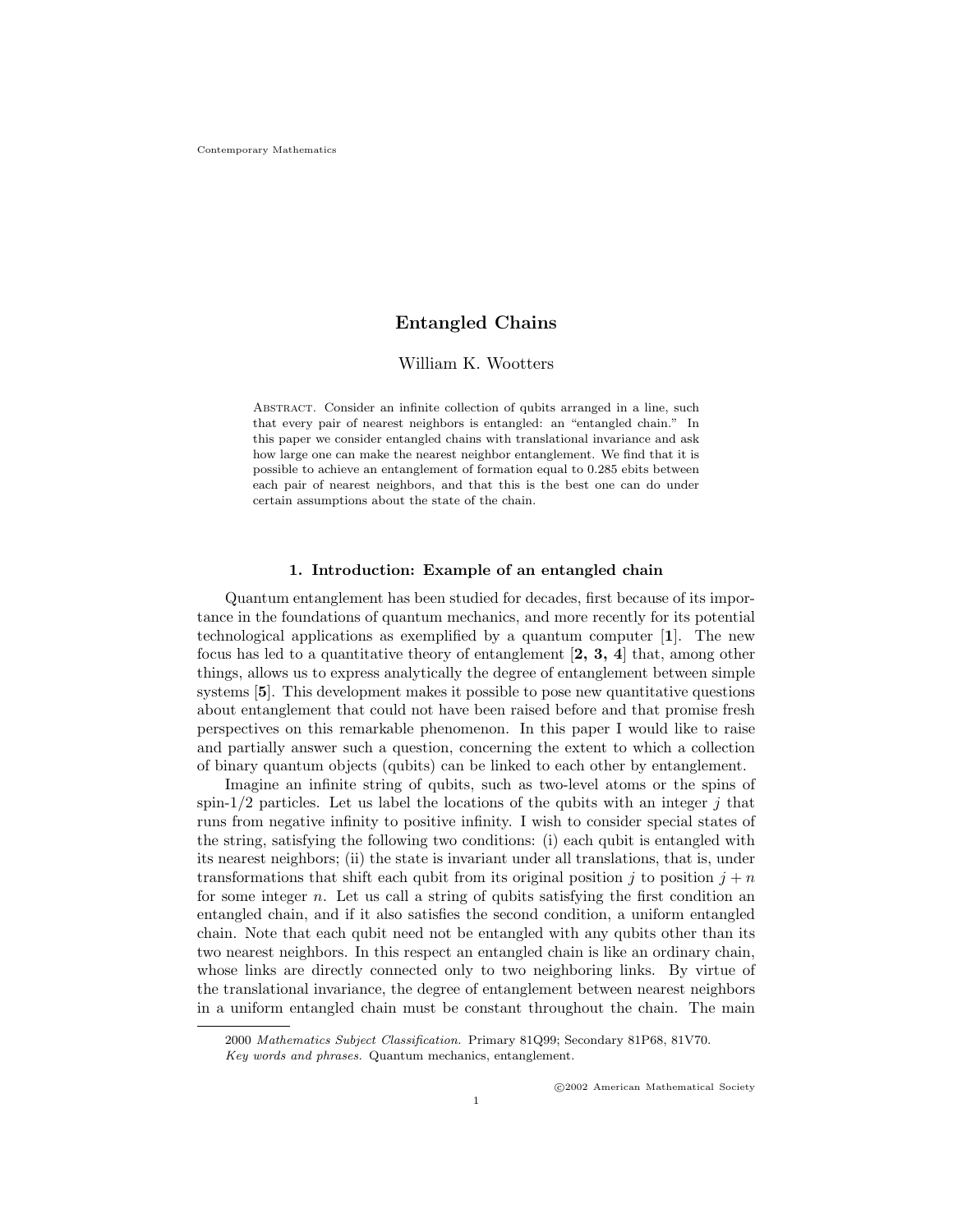question I wish to pose is this: How large can the nearest-neighbor entanglement be in a uniform entangled chain?

This problem belongs to a more general line of inquiry about how entanglement can be shared among more than two objects. Some work on this subject has been done in the context of the cloning of entanglement  $[6-11]$ , where one finds limits on the extent to which entanglement can be copied. In a different setting not particularly involving cloning, one finds an inequality bounding the amount of entanglement that a single qubit can have with each of two other qubits [12]. One can imagine more general "laws of entanglement sharing" that apply to a broad range of configurations of quantum objects. The present work provides further data that might be used to discover and formulate such laws. The specific problem addressed in this paper could also prove relevant for analyzing models of quantum computers in which qubits are arranged along a line, as in an ion trap [13]. The infinite chain can be thought of as an idealization of such a computer. Moreover, the analysis of our question turns out to be interesting in its own right, being related, as we will see, to a familiar problem in many-body physics.

To make the question precise we need a measure of entanglement between two qubits. We will use a reasonably simple and well-justified measure called the "concurrence," which is defined as follows [5].

Consider first the case of pure states. A general pure state of two qubits can be written as

(1.1) 
$$
|\psi\rangle = \alpha|00\rangle + \beta|01\rangle + \gamma|10\rangle + \delta|11\rangle.
$$

One can verify that such a state is factorizable into single-qubit states—that is, it is unentangled—if and only if  $\alpha\delta = \beta\gamma$ . The quantity  $C = 2 |\alpha\delta - \beta\gamma|$ , which ranges from 0 to 1, is thus a plausible measure of the degree of entanglement. We take this expression as the definition of concurrence for a pure state of two qubits. For mixed states, we define the concurrence to be the greatest convex function on the set of density matrices that gives the correct values for pure states [14].

Though this statement defines concurrence, it does not tell us how to compute it for mixed states. Remarkably, there exists an explicit formula for the concurrence of an arbitrary mixed state of two qubits  $[5]$ : Let  $\rho$  be the density matrix of the mixed state, which we imagine expressed in the standard basis  $\{|00\rangle, |01\rangle, |10\rangle, |11\rangle\}$ . Let  $\tilde{\rho}$ , the "spin-flipped" density matrix, be  $(\sigma_y \otimes \sigma_y) \rho^*(\sigma_y \otimes \sigma_y)$ , where the asterisk denotes complex conjugation in the standard basis and  $\sigma_y$  is the matrix  $\begin{pmatrix} 0 & -i \\ i & 0 \end{pmatrix}$ .

i 0

Finally, let  $\lambda_1, \lambda_2, \lambda_3, \lambda_4$  be the square roots of the eigenvalues of  $\rho\tilde{\rho}$  in descending order—one can show that these eigenvalues are all real and non-negative. Then the concurrence of  $\rho$  is given by the formula

(1.2) 
$$
C(\rho) = \max\{\lambda_1 - \lambda_2 - \lambda_3 - \lambda_4, 0\}.
$$

The best justification for using concurrence as a measure of entanglement comes from a theorem [5] showing that concurrence is a monotonically increasing function of the "entanglement of formation," which quantifies the non-local resources needed to create the given state  $[4]$ <sup>1</sup>. As mentioned above, the values of C range from zero

<sup>&</sup>lt;sup>1</sup>One can define the entanglement of formation as follows. Let  $\rho$  be a mixed state of a pair of quantum objects, to be shared between two separated observers who can communicate with each other only via classical signals. The entanglement of formation of  $\rho$  is the asymptotic number of singlet states the observers need, per pair, in order to create a large number of pairs in pure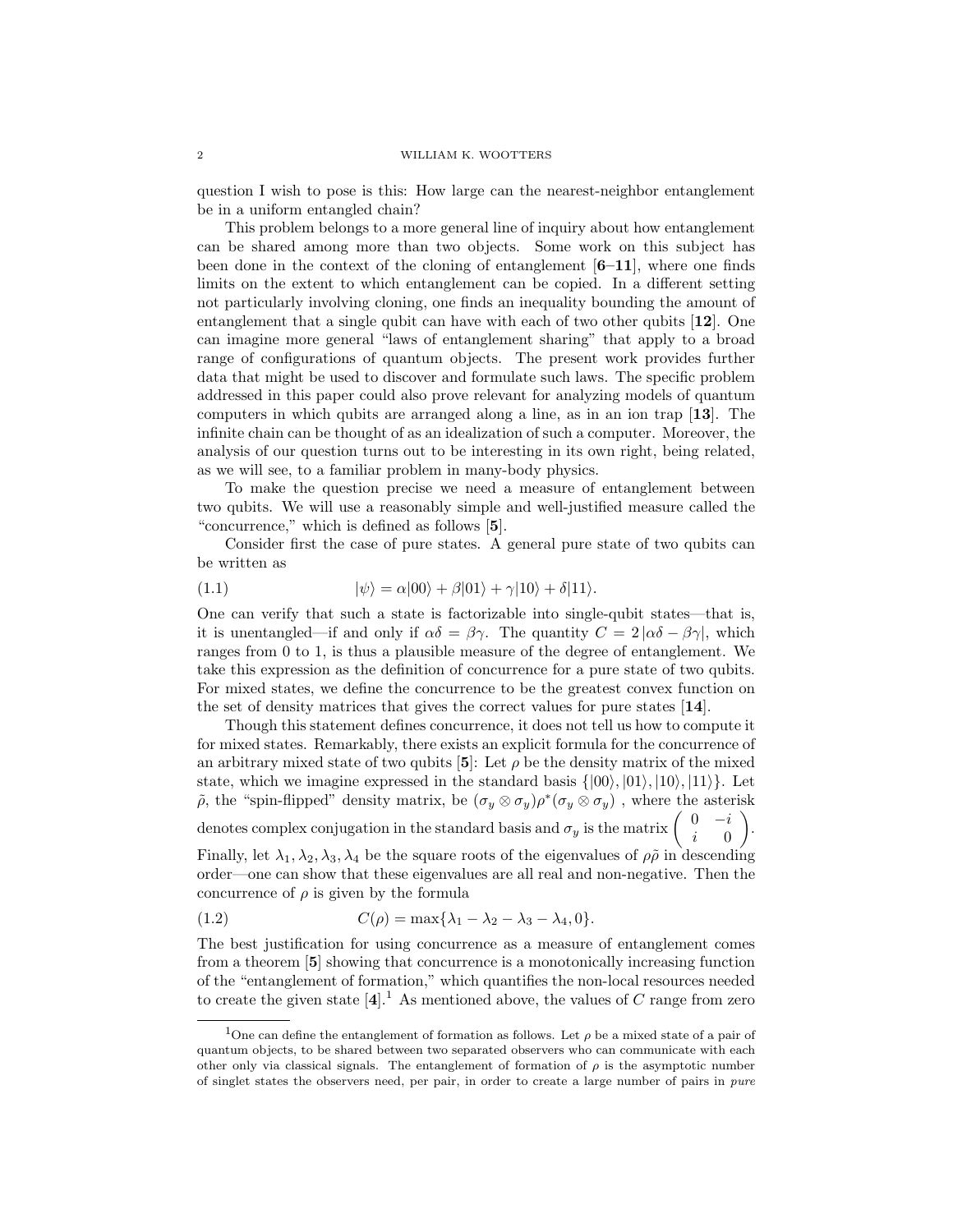to one: an unentangled state has  $C = 0$ , and a completely entangled state such as the singlet state  $\frac{1}{4}$  $\frac{1}{2}(|01\rangle - |10\rangle)$  has  $C = 1$ . Our problem is to find the greatest possible nearest-neighbor concurrence of a uniform entangled chain. At the end of the calculation we can easily re-express our results in terms of entanglement of formation.

Another issue that needs to be addressed in formulating our question is the meaning of the word "state" as applied to an infinite string of qubits; in particular we need to discuss how such a state is to be normalized. Formally, we can define a state of our system as follows. A state  $w$  of the infinite string is a function that assigns to every finite set  $S$  of integers a normalized (*i.e.*, trace one) density matrix  $w(S)$ , which we interpret to be the density matrix of the qubits specified by the set S; moreover the function w must be such that if  $S_2$  is a subset of  $S_1$ , then  $w(S_2)$  is obtained from  $w(S_1)$  by tracing over the qubits whose labels are not in  $S_2$ . This formal definition is perfectly sensible but somewhat bulky in practice. In what follows we will usually specify states of the string more informally when it is clear from the informal specification how to generate the density matrix of any finite subset of the string. We will also usually use the symbol  $\rho$  instead of  $w(S)$  to denote the density matrix of a pair of nearest neighbors.

It is not immediately obvious that there exists even a single example of an entangled chain. Note, for example, that the limit of a Schrödinger cat state—an equal superposition of an infinite string of zeros with an infinite string of ones is not an entangled chain. In the cat state, the reduced density matrix of a pair of neighboring qubits is an incoherent mixture of  $|00\rangle$  and  $|11\rangle$ , which exhibits a classical correlation but no entanglement. (Note, by the way, that our informal statement "an equal superposition of an infinite string of zeros with an infinite string of ones," specifies exactly the same state as if we had taken an incoherent mixture of these two infinite strings: no finite set of qubits contains information about the phase of the superposition.)

We can, however, construct a simple example of an entangled chain in the following way. Let  $w_0$  be the state such that for each *even* integer j, the qubits at sites j and  $j+1$  are entangled with each other in a singlet state. We can write this state informally  $as^2$ 

$$
\cdots \otimes \left(\frac{|0\rangle_{-2}|1\rangle_{-1}-|1\rangle_{-2}|0\rangle_{-1}}{\sqrt{2}}\right) \otimes \left(\frac{|0\rangle_{0}|1\rangle_{1}-|1\rangle_{0}|0\rangle_{1}}{\sqrt{2}}\right) \otimes \left(\frac{|0\rangle_{2}|1\rangle_{3}-|1\rangle_{2}|0\rangle_{3}}{\sqrt{2}}\right) \otimes \cdots
$$

states whose average density matrix is  $\rho$ . (This is conceptually different from the *regularized* entanglement of formation, which measures the cost of creating many copies of the mixed state  $\rho$ [15]. However, it is conceivable that the two quantities are identical.) Entanglement of formation is conventionally measured in "ebits," and for a pair of binary quantum objects it takes values ranging from 0 to 1 ebit.

<sup>&</sup>lt;sup>2</sup>Alternatively, we can characterize the state  $w_0$  according to our formal definition by specifying the density matrix of each finite collection of qubits: Let S define such a collection. Then for each even integer j such that both j and  $j + 1$  are in S, the corresponding pair of qubits is in the singlet state; all other qubits  $(i.e.,$  the unpaired ones) are in the completely mixed state  $\frac{1}{2}$ 2  $\frac{1}{2}$ 0 ), and the full density matrix  $w(S)$  is obtained by taking the tensor product of the pair

states and single-qubit states.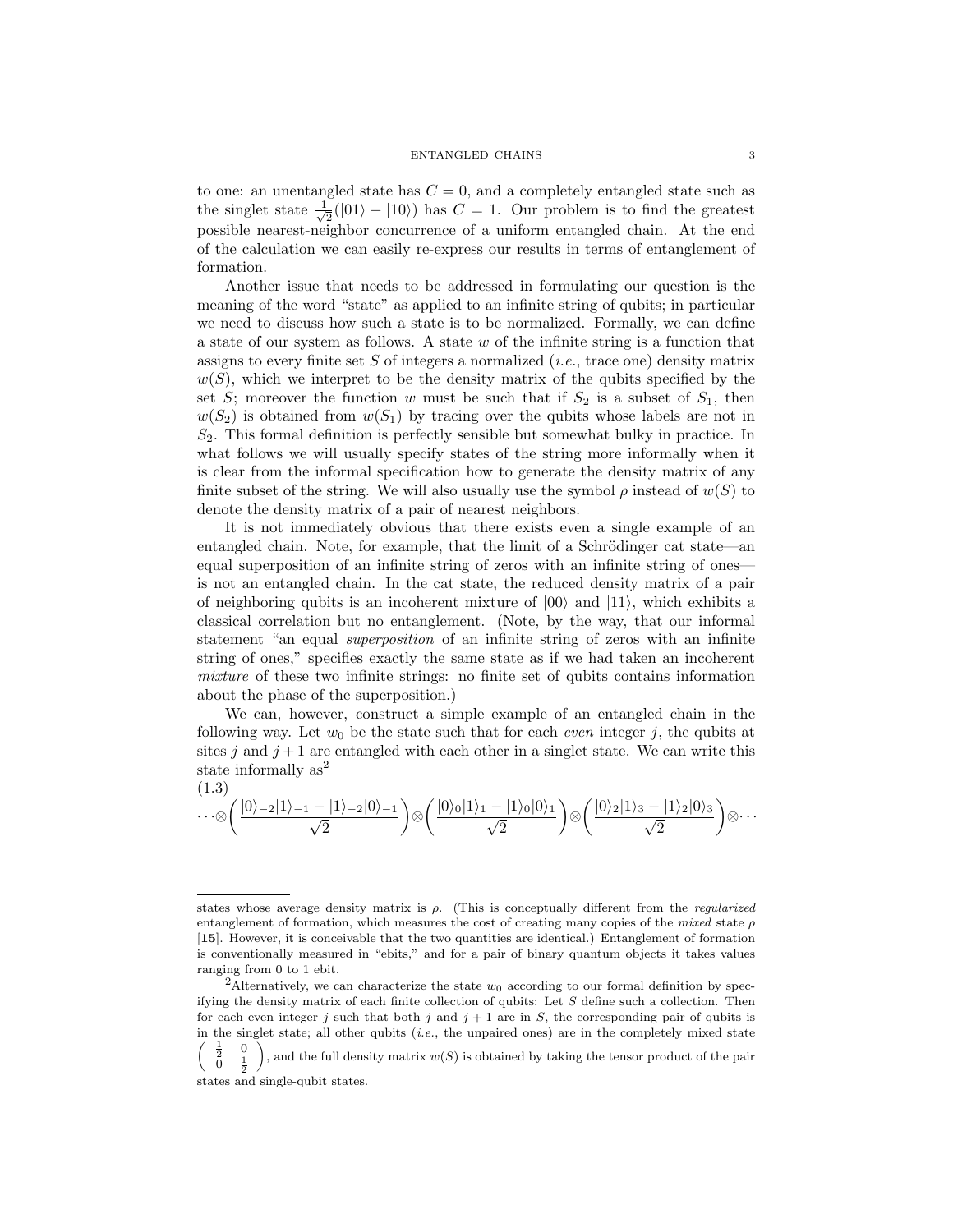The state  $w_0$  is not an entangled chain because the qubits are not entangled with both of their nearest neighbors: qubits at even-numbered locations are not entangled with their neighbors on the left. However, if we let  $w_1$  be the state obtained by translating  $w_0$  one unit to the left (or to the right—the result is the same), and let w be an equal mixture of  $w_0$  and  $w_1$ —that is,  $w = (w_0 + w_1)/2$ —then w is a uniform entangled chain, as we now show.

That w is translationally invariant follows from the fact that both  $w_0$  and  $w_1$ are invariant under even displacements and that they transform into each other under odd displacements. Thus we need only show that neighboring states are entangled. For definiteness let us consider the qubits in locations  $j = 1$  and  $j = 2$ . In the state  $w_0$ , the density matrix for these two qubits is

(1.4) 
$$
\rho^{(0)} = \begin{pmatrix} \frac{1}{4} & 0 & 0 & 0 \\ 0 & \frac{1}{4} & 0 & 0 \\ 0 & 0 & \frac{1}{4} & 0 \\ 0 & 0 & 0 & \frac{1}{4} \end{pmatrix},
$$

that is, the completely mixed state. (The two qubits are from distinct singlet pairs.) The density matrix of the same two qubits in the state  $w_1$  is

(1.5) 
$$
\rho^{(1)} = \begin{pmatrix} 0 & 0 & 0 & 0 \\ 0 & \frac{1}{2} & \frac{1}{2} & 0 \\ 0 & \frac{1}{2} & \frac{1}{2} & 0 \\ 0 & 0 & 0 & 0 \end{pmatrix},
$$

that is, the singlet state. In the state  $w$ , the qubits are in an equal mixture of these two density matrices, which is

(1.6) 
$$
\rho = (\rho^{(0)} + \rho^{(1)})/2 = \begin{pmatrix} \frac{1}{8} & 0 & 0 & 0 \\ 0 & \frac{3}{8} & \frac{1}{4} & 0 \\ 0 & \frac{1}{4} & \frac{3}{8} & 0 \\ 0 & 0 & 0 & \frac{1}{8} \end{pmatrix}.
$$

It is easy to compute the concurrence of this density matrix, because  $\tilde{\rho}$  is the same as  $\rho$  itself. The values  $\lambda_i$  in this case are the eigenvalues of  $\rho$ , which are  $\frac{5}{8}, \frac{1}{8}, \frac{1}{8}, \frac{1}{8}$ . The concurrence is therefore  $C = \frac{5}{8} - \frac{1}{8} - \frac{1}{8} - \frac{1}{8} = \frac{1}{4}$ . This same value of the concurrence applies to any other pair of neighboring qubits in the string because of the translational invariance. The fact that the concurrence is non-zero implies that neighboring qubits are entangled, so that the state  $w$  is indeed an entangled chain. For uniform entangled chains, we will call the common value of  $C$  for neighboring qubits the concurrence of the chain. Thus in the above example the concurrence of the chain is  $\frac{1}{4}$ .

As we will see, it is possible to find uniform entangled chains with greater concurrence. Let  $C_{\text{max}}$  be the least upper bound on the concurrences of all uniform entangled chains. We would like to find this number. We know that  $C_{\text{max}}$  is no larger than 1, since concurrence never exceeds 1. In fact we can quickly get a somewhat better upper bound, using the following fact: when a qubit is entangled with each of two other qubits, the sum of the squares of the two concurrences is less than or equal to one [12]. In a uniform entangled chain, each qubit must be equally entangled with its two nearest neighbors; so the concurrence with each of them cannot exceed  $1/\sqrt{2}$ . Thus, so far what we know about  $C_{\text{max}}$  is this:

(1.7) 
$$
1/4 \le C_{\text{max}} \le 1/\sqrt{2}
$$
.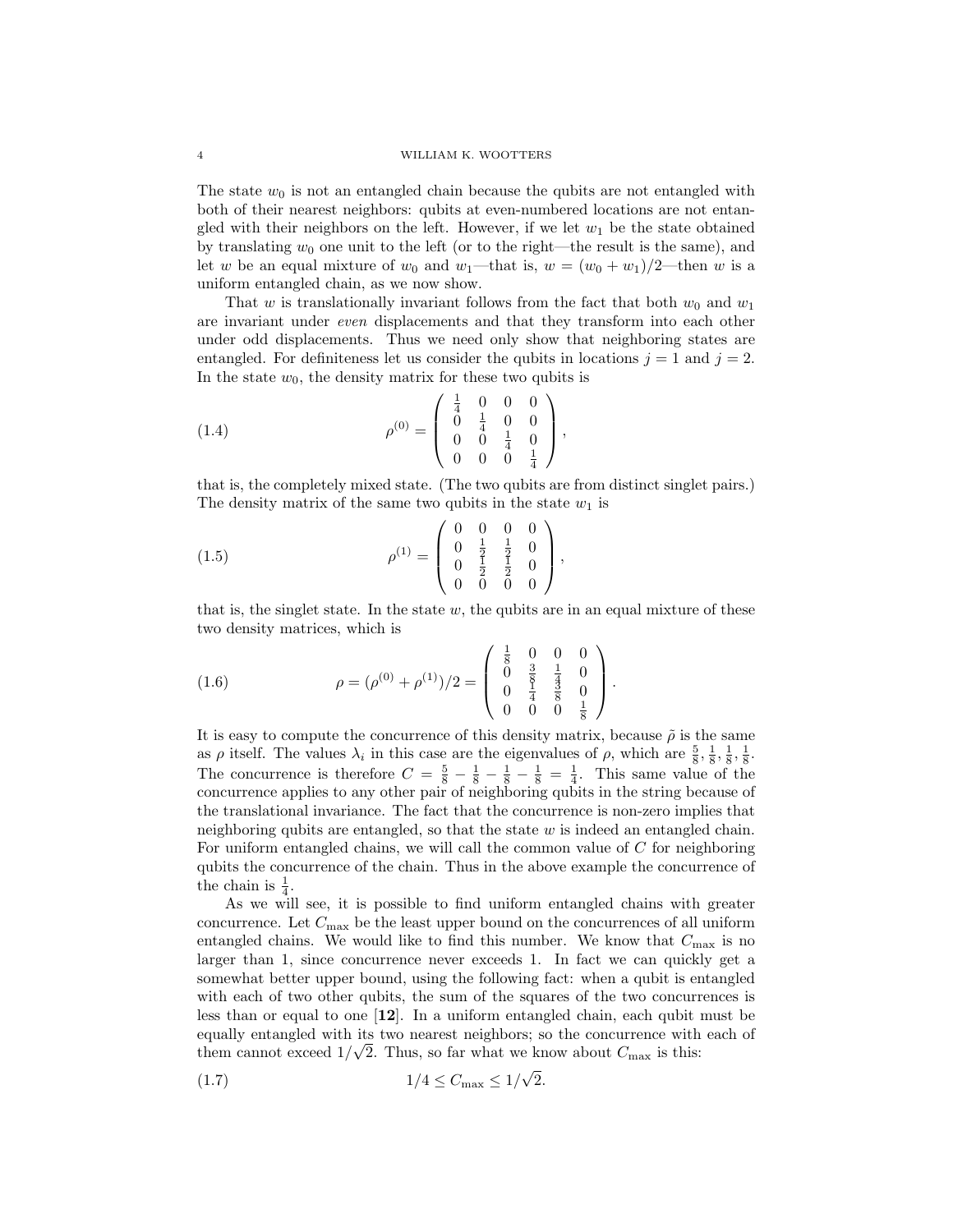#### ENTANGLED CHAINS 5

This is still a wide range. Most of the rest of this paper is devoted to getting a better fix on  $C_{\text{max}}$  by explicitly constructing entangled chains.

## 2. Building chains out of blocks

Using the above example as a model, we will use the following construction to generate other uniform entangled chains. (1) Break the string into blocks of n qubits, and define a state  $w_0$  in which each block is in the same n-qubit state  $|\xi\rangle$ ; that is,  $w_0$  is a tensor product of an infinite number of copies of  $|\xi\rangle$ . (In the above example *n* had the value 2 and  $|\xi\rangle$  was the singlet state.) (2) Define  $w_k$ ,  $k = 1, \ldots, n - 1$ , to be the state obtained by shifting  $w_0$  to the left by k units. (3) Let the final state w be the average  $(w_0 + \cdots + w_{n-1})/n$ . A state generated in this way will automatically be translationally invariant. In order that the chain have a large concurrence, we will need to choose the state  $|\xi\rangle$  carefully. Finding an optimal  $|\xi\rangle$  and proving that it is optimal may turn out to be a difficult problem. In this paper I will choose  $|\xi\rangle$  according to a strategy that makes sense and may well be optimal but is not proven to be so.

In the final state  $w$ , each pair of neighboring qubits has the same density matrix because of the translational invariance. Our basic strategy for choosing  $|\xi\rangle$ , described below, is designed to give this neighboring-pair density matrix the following form:

(2.1) 
$$
\rho = \begin{pmatrix} \rho_{11} & 0 & 0 & 0 \\ 0 & \rho_{22} & \rho_{23} & 0 \\ 0 & \rho_{32} & \rho_{33} & 0 \\ 0 & 0 & 0 & 0 \end{pmatrix}.
$$

(The ordering of the four basis states is the one given above:  $|00\rangle, |01\rangle, |10\rangle, |11\rangle, |10\rangle$ One can show that the concurrence of such a density matrix is simply

.

$$
(2.2)\qquad \qquad C=2|\rho_{23}|
$$

Besides making the concurrence easy to compute, the form (2.1) seems a reasonable goal because it picks out a specific kind of entanglement, namely, a coherent superposition of  $|01\rangle$  and  $|10\rangle$ , and limits the ways in which this entanglement can be contaminated or diluted by being mixed with other states. In particular, the form (2.1) does not allow contamination by an orthogonal entangled state of the form  $\alpha|00\rangle + \beta|11\rangle$ —orthogonal entangled states when mixed together tend to cancel each other's entanglement—or by the combination of the two unentangled states  $|00\rangle$  and  $|11\rangle$ . If the component  $\rho_{44}$  were not equal to zero and the form were otherwise unchanged, the concurrence would be  $C = \max\{2(|\rho_{23}| - \sqrt{\rho_{11}\rho_{44}}), 0\};$ so it is good to make either  $\rho_{11}$  or  $\rho_{44}$  equal to zero if this can be done without significantly reducing  $\rho_{23}$ . We have chosen to make  $\rho_{44}$  equal to zero.

As it happens, one can guarantee the form (2.1) for the density matrix of neighboring qubits by imposing the following three conditions on the  $n$ -qubit state  $|\xi\rangle$ : (i)  $|\xi\rangle$  is an eigenstate of the operator that counts the number of qubits in the state  $|1\rangle$ . That is, each basis state represented in  $|\xi\rangle$  must have the same number p of qubits in the state  $|1\rangle$ . (ii)  $|\xi\rangle$  has no component in which two neighboring qubits are both in the state  $|1\rangle$ . (iii) The *n*th qubit is in the state  $|0\rangle$ . (This last condition effectively extends condition (ii) to the boundary between successive blocks.) Condition (i) guarantees that the density matrix  $\rho$  for a pair of nearest neighbors is block diagonal, each block corresponding to a fixed number of 1's in the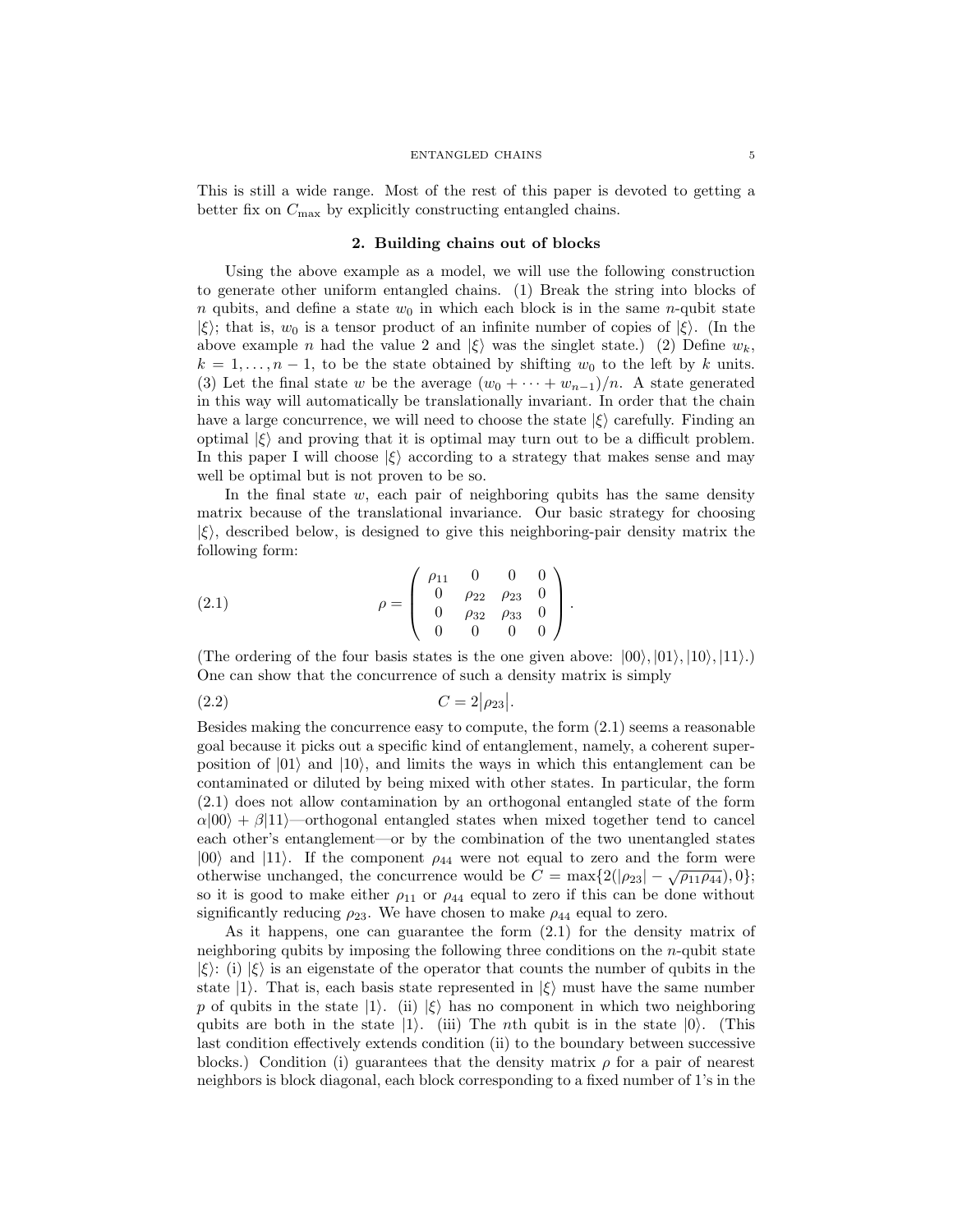pair. That is, there are two single-element blocks corresponding to  $|00\rangle$  and  $|11\rangle$ , and a 2x2 block corresponding to  $|01\rangle$  and  $|10\rangle$ . Conditions (ii) and (iii) guarantee that  $\rho_{44}$  is zero. The conditions thus give us the form (2.1). We impose these three conditions because they seem likely to give the best results; we do not prove that they are optimal.

To illustrate the three conditions and how they can be used, let us consider in detail the case where the block size n is 5 and the number p of 1's in each block is 2. (Our strategy does not specify the value of either  $n$  or  $p$ ; these values will ultimately have to be determined by explicit maximization.) In this case, the only basis states our conditions allow in the construction of  $|\xi\rangle$  are  $|10100\rangle$ ,  $|10010\rangle$ , and  $|01010\rangle$ . Any other basis state either would have a different number of 1's or would violate one of conditions (ii) and (iii). Thus we write

(2.3) 
$$
|\xi\rangle = a_{13}|10100\rangle + a_{14}|10010\rangle + a_{24}|01010\rangle.
$$

The subscripts in  $a_{ij}$  indicate which qubits are in the state  $|1\rangle$ . The state w of the infinite string is derived from  $|\xi\rangle$  as described above. We now want to use Eq. (2.3) to write the density matrix  $\rho$  of a pair of nearest neighbors when the infinite string is in the state w. For definiteness let us take the two qubits of interest to be in locations  $j = 1$  and  $j = 2$ , and let us take the 5-qubit blocks in the state  $w_0$  to be given by  $j = 1, \ldots, 5, j = 6, \ldots, 10$ , and so on. Our final density matrix  $\rho$  will be an equal mixture of five density matrices, corresponding to the five different displacements of  $w_0$  (including the null displacement).

For  $w_0$  itself, the qubits at  $j = 1$  and  $j = 2$  are the first two qubits of  $|\xi\rangle$ . The density matrix for these two qubits, obtained by tracing out the other three qubits of the block, is

(2.4) 
$$
\rho^{(0)} = \begin{pmatrix} 0 & 0 & 0 & 0 \\ 0 & |a_{24}|^2 & \overline{a}_{14}a_{24} & 0 \\ 0 & a_{14}\overline{a}_{24} & |a_{13}|^2 + |a_{14}|^2 & 0 \\ 0 & 0 & 0 & 0 \end{pmatrix}.
$$

For  $w_1$ , the qubits at  $j = 1$  and  $j = 2$  are now the second and third qubits of the block, since the block has been shifted to the left. Thus we trace over the first, fourth, and fifth qubits to obtain

(2.5) 
$$
\rho^{(1)} = \begin{pmatrix} |a_{14}|^2 & 0 & 0 & 0 \\ 0 & |a_{13}|^2 & 0 & 0 \\ 0 & 0 & |a_{24}|^2 & 0 \\ 0 & 0 & 0 & 0 \end{pmatrix}.
$$

In a similar way one can find  $\rho^{(2)}$  and  $\rho^{(3)}$ :

$$
\rho^{(2)} = \begin{pmatrix} 0 & 0 & 0 & 0 \\ 0 & |a_{14}|^2 + |a_{24}|^2 & \overline{a}_{13}a_{14} & 0 \\ 0 & a_{13}\overline{a}_{14} & |a_{13}|^2 & 0 \\ 0 & 0 & 0 & 0 \end{pmatrix}; \rho^{(3)} = \begin{pmatrix} |a_{13}|^2 & 0 & 0 & 0 \\ 0 & 0 & 0 & 0 \\ 0 & 0 & |a_{14}|^2 + |a_{24}|^2 & 0 \\ 0 & 0 & 0 & 0 \end{pmatrix}.
$$

The density matrix corresponding to  $w_4$  is different in that the two relevant qubits now come from different blocks: the qubit at  $j = 1$  is the last qubit of one block and the qubit at  $j = 2$  is the first qubit of the next block. The corresponding density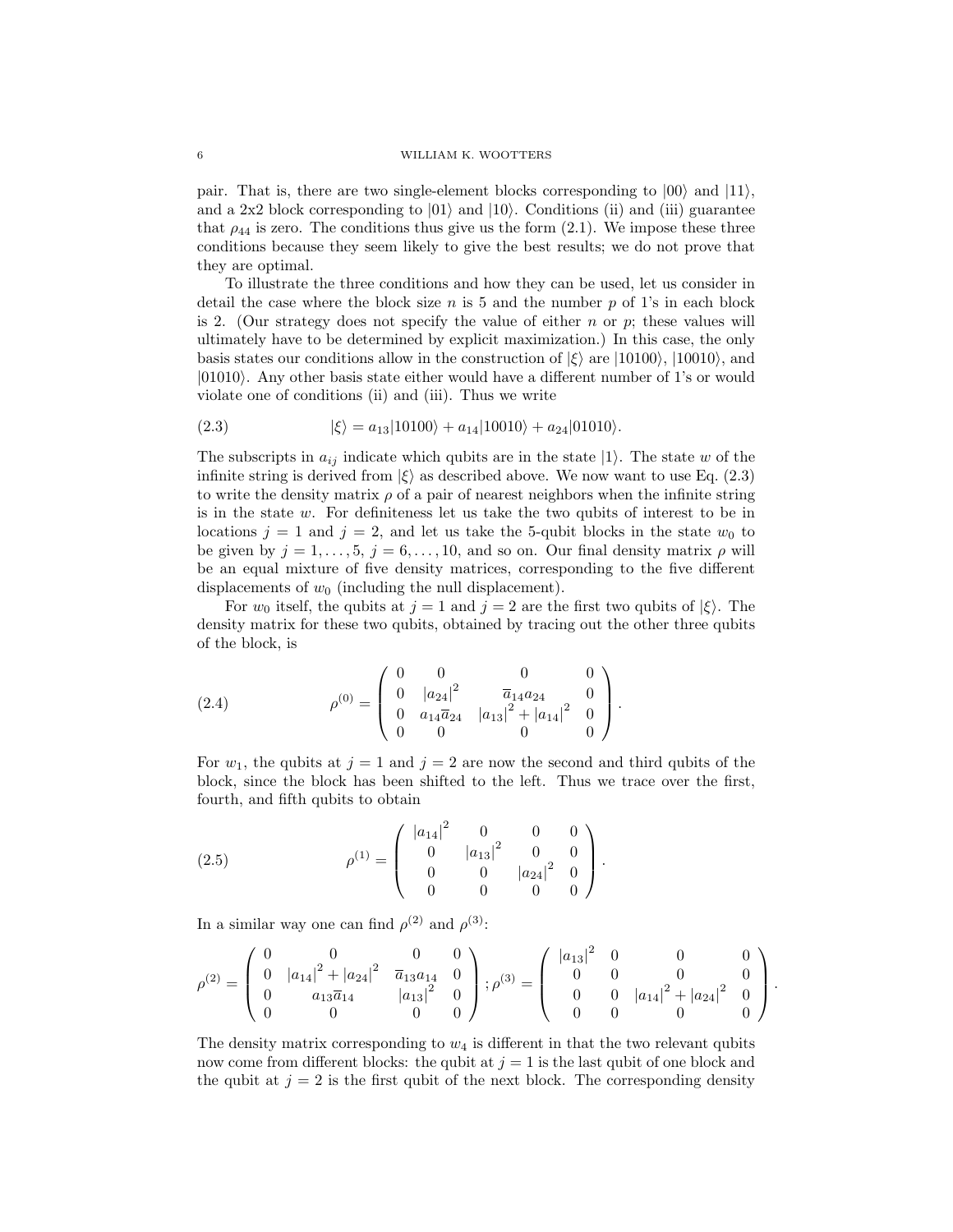matrix is thus the tensor product of two single-qubit states:

$$
\rho^{(4)} = \begin{pmatrix} 1 & 0 \\ 0 & 0 \end{pmatrix} \otimes \begin{pmatrix} |a_{24}|^2 & 0 \\ 0 & |a_{13}|^2 + |a_{14}|^2 \end{pmatrix} = \begin{pmatrix} |a_{24}|^2 & 0 & 0 & 0 \\ 0 & |a_{13}|^2 + |a_{14}|^2 & 0 & 0 \\ 0 & 0 & 0 & 0 \\ 0 & 0 & 0 & 0 \end{pmatrix}.
$$

To get the neighboring-pair density matrix corresponding to our final state  $w$ , we average the above five density matrices, with the following simple result:

(2.6) 
$$
\rho = \frac{1}{5} \begin{pmatrix} 1 & 0 & 0 & 0 \\ 0 & 2 & x & 0 \\ 0 & \overline{x} & 2 & 0 \\ 0 & 0 & 0 & 0 \end{pmatrix},
$$

where

$$
(2.7) \t\t x = \overline{a}_{13}a_{14} + \overline{a}_{14}a_{24}.
$$

According to Eq. (2.2), the concurrence of the pair is

(2.8) 
$$
C = \frac{2}{5} |\overline{a}_{13} a_{14} + \overline{a}_{14} a_{24}|.
$$

Continuing with this example— $n = 5$  and  $p = 2$ —let us find out what values we should choose for  $a_{13}$ ,  $a_{14}$ , and  $a_{24}$  in order to maximize C. First, it is clear that we cannot go wrong by taking each  $a_{ij}$  to be real and non-negative—any complex phases could only reduce the absolute value in Eq. (2.8)—so let us restrict our attention to such values. To take into account the normalization condition, we use a Lagrange multiplier  $\gamma/2$  and extremize the quantity

(2.9) 
$$
a_{13}a_{14} + a_{14}a_{24} - (\gamma/2)(a_{13}^2 + a_{14}^2 + a_{24}^2).
$$

Differentiating, we arrive at three linear equations expressed by the matrix equation

(2.10) 
$$
\begin{pmatrix} 0 & 1 & 0 \ 1 & 0 & 1 \ 0 & 1 & 0 \end{pmatrix} \begin{pmatrix} a_{13} \ a_{14} \ a_{24} \end{pmatrix} = \gamma \begin{pmatrix} a_{13} \ a_{14} \ a_{24} \end{pmatrix}.
$$

Of the three eigenvalues, only one allows an eigenvector with non-negative components, namely,  $\gamma = \sqrt{2}$ . The normalized eigenvector is

(2.11) 
$$
\begin{pmatrix} a_{13} \\ a_{14} \\ a_{24} \end{pmatrix} = \begin{pmatrix} \frac{1}{2} \\ \frac{1}{\sqrt{2}} \\ \frac{1}{2} \end{pmatrix},
$$

which gives  $C =$  $2/5 = 0.283$ . This is greater than the value 0.25 that we obtained in our earlier example.

Before generalizing this calculation to arbitrary values of  $n$  and  $p$ , we adopt some terminology that will simplify the discussion. Let us think of the qubits as "sites," and let us call the two states of each qubit "occupied"  $(|1\rangle)$  and "unoccupied" ( $|0\rangle$ ). The states  $|\xi\rangle$  that we are considering have a fixed number p of occupied sites in a string of  $n$  sites; so we can regard the system as a collection of  $p$ "particles" in a one-dimensional lattice of length n. Condition (ii) requires that two particles never be in adjacent sites; it is as if each particle is an extended object, taking up two lattice sites, and two particles cannot overlap. Thus the number of particles is limited by the inequality  $2p \leq n$ .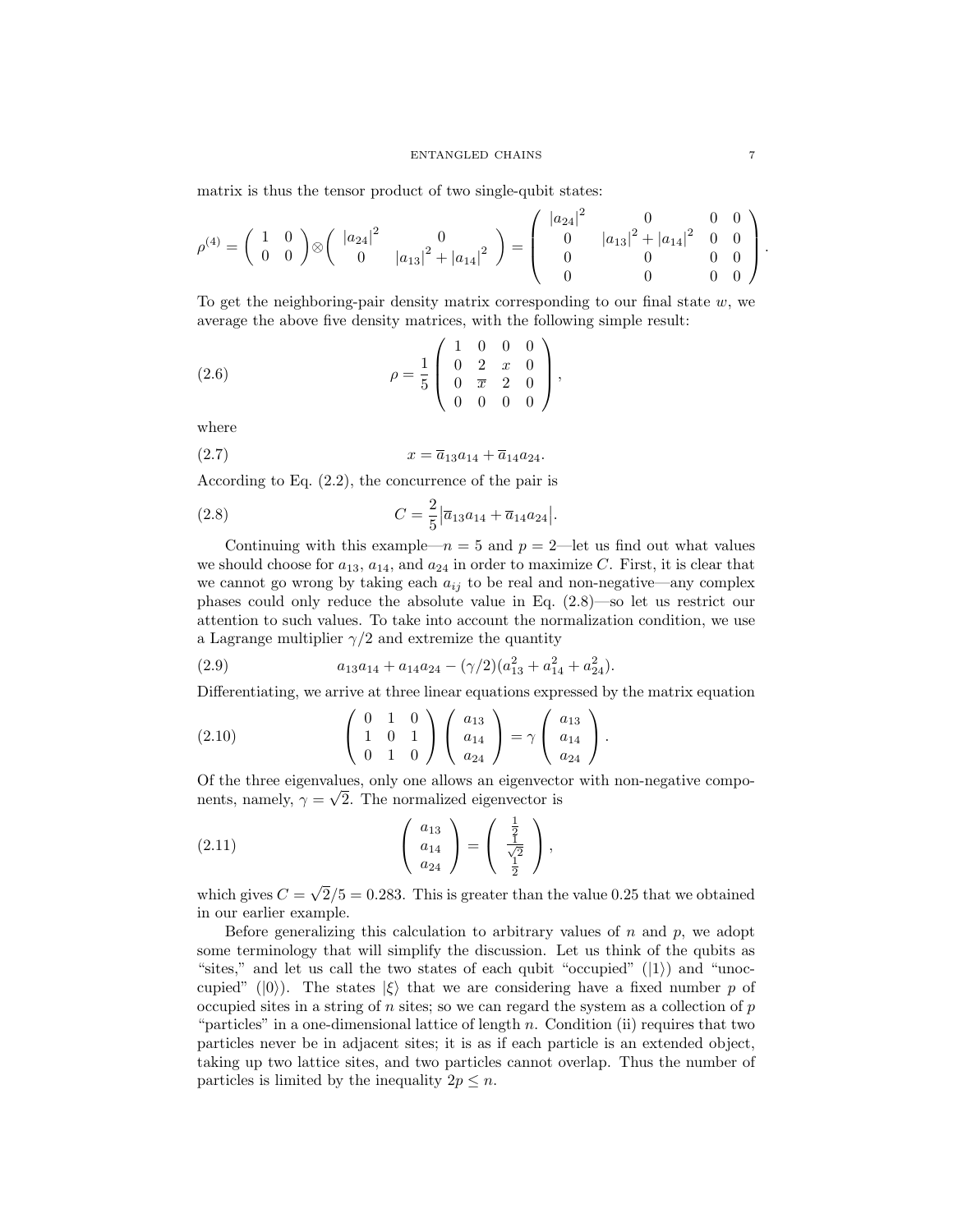#### 8 WILLIAM K. WOOTTERS

### 3. Generalization to blocks of arbitrary size

We now turn to the calculation of the optimal concurrence for general  $n$  and  $p$ assuming our conditions are satisfied. It will turn out that this calculation can be done exactly.

For any values of n and p, the most general form of  $|\xi\rangle$  consistent with condition (i) is

(3.1) 
$$
|\xi\rangle = \sum_{j_1 < \cdots < j_p} a_{j_1, \ldots, j_p} |j_1, \ldots, j_p\rangle,
$$

where  $|j_1,\ldots,j_p\rangle$  is the state of n sites  $j=1,\ldots,n$  in which sites  $j_1,\ldots,j_p$  are occupied and the rest are unoccupied. Because of conditions (ii) and (iii),  $a_{j_1,...,j_p}$ must be zero if two of the indices differ by 1 or if  $j_p$  has the value n. The coefficients in Eq. (3.1) satisfy the normalization condition

(3.2) 
$$
\sum_{j_1 < \dots < j_p} |a_{j_1, \dots, j_p}|^2 = 1.
$$

Going through the same steps as in the above example, we find that in the state  $w$ the density matrix of any pair of neighboring sites is

(3.3) 
$$
\rho = \frac{1}{n} \begin{pmatrix} n - 2p & 0 & 0 & 0 \\ 0 & p & y & 0 \\ 0 & \overline{y} & p & 0 \\ 0 & 0 & 0 & 0 \end{pmatrix},
$$

where

(3.4) 
$$
y = \sum_{q=1}^p \sum_{j_1 < \cdots < j_p} \sum_{j'_1 < \cdots < j'_p} \left[ \overline{a}_{j_1, \ldots, j_p} a_{j'_1, \ldots, j'_p} \delta_{j'_q, j_q + 1} \prod_{r \neq q} \delta_{j'_r, j_r} \right].
$$

Here  $\delta$  is the Kronecker delta, and we define  $a_{j_1,...,j_p}$  to be zero if any two of the indices are equal. In words, y is constructed as follows: Let two coefficients  $a_{j_1,...,j_p}$ and  $a_{j'_1,...,j'_p}$  be called adjacent if they differ in only one index and if the difference in that index is exactly one; then y is the sum of all products of adjacent pairs of coefficients, the coefficient with the smaller value of the special index being complex conjugated in each case. In the above example there were only two such products,  $\overline{a}_{13}a_{14}$  and  $\overline{a}_{14}a_{24}$ ; hence the form of Eq. (2.7).

As before, the concurrence of the chain is equal to  $2|\rho_{23}|$ ; that is,  $C = (2/n)|y|$ . We want to maximize the concurrence over all possible values of the coefficients that are consistent with conditions (ii) and (iii). These conditions are somewhat awkward to enforce directly: one has to make sure that certain of the coefficients  $a_{j_1,...,j_p}$  are zero. However, this problem is easily circumvented by defining a new set of indices. Let  $k_1 = j_1$ ,  $k_2 = j_2-1$ ,  $k_3 = j_3-2$ , and so on up to  $k_p = j_p-(p-1)$ , and let  $b_{k_1,\dots,k_p} = a_{j_1,\dots,j_p}$ . The constraints on the new indices  $k_r$  are simply that  $0 < k_1 < k_2 < \cdots < k_p < n'$ , where  $n' = n - (p - 1)$ . Finally, in place of  $|\xi\rangle$ , define a new vector  $|\zeta\rangle$ :

(3.5) 
$$
|\zeta\rangle = \sum_{k_1 < \cdots < k_p} b_{k_1,\ldots,k_p} |k_1,\ldots,k_p\rangle,
$$

where  $|k_1, \ldots, k_p\rangle$  is the state of a lattice of length  $n'-1$  in which the sites  $k_1, \ldots, k_p$ are occupied. In effect we have removed from the lattice the site lying to the right of each occupied site. Note that our earlier inequality  $2p \leq n$  becomes, in terms of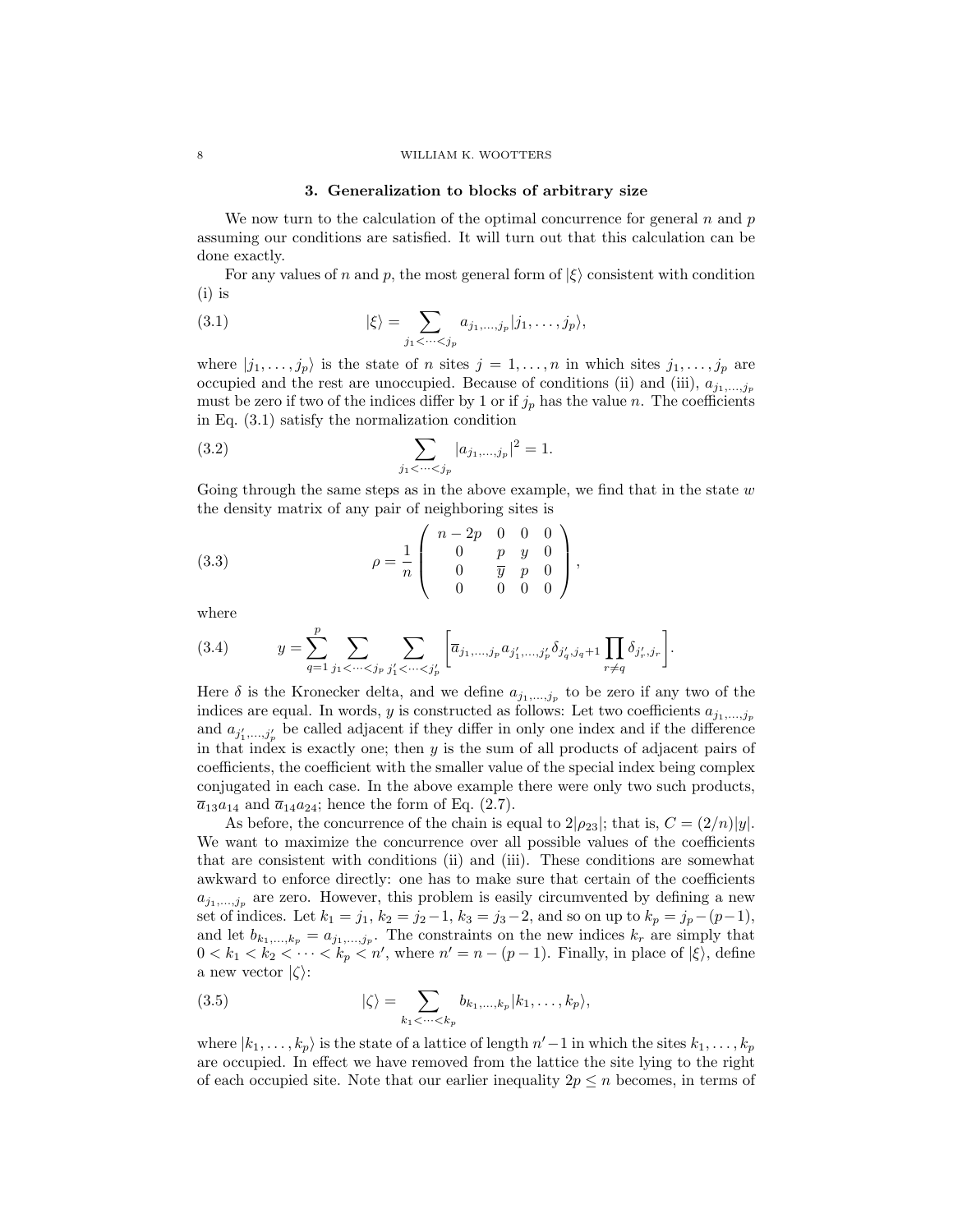$n'$ , simply  $p \leq n' - 1$ , which reflects the fact that the new lattice has only  $n' - 1$ sites. The concurrence is still given by  $C = \frac{2}{n}|y|$ , where

$$
(3.6) \t y = \sum_{q=1}^{p} \sum_{k_1 < \dots < k_p} \sum_{k'_1 < \dots < k'_p} \left[ \overline{b}_{k_1, \dots, k_p} b_{k'_1, \dots, k'_p} \delta_{k'_q, k_q + 1} \prod_{r \neq q} \delta_{k'_r, k_r} \right].
$$

We can express  $y$  more simply by introducing creation and annihilation operators for each site. We associate with site  $k$  the operators

(3.7) 
$$
c_k = \begin{pmatrix} 0 & 1 \\ 0 & 0 \end{pmatrix} \text{ and } c_k^{\dagger} = \begin{pmatrix} 0 & 0 \\ 1 & 0 \end{pmatrix},
$$

which are represented here in the basis  $\{|0\rangle, |1\rangle\}$ . In terms of these operators, we can write y as

(3.8) 
$$
y = \langle \zeta | \sum_{k=1}^{n'-2} c_k^{\dagger} c_{k+1} | \zeta \rangle.
$$

Our problem is beginning to resemble the nearest-neighbor tight-binding model for electrons in a one-dimensional lattice. The Hamiltonian for the latter problem assuming that the spins of the electrons are all in the same state and can therefore be ignored—can be written  $as<sup>3</sup>$ 

(3.9) 
$$
H = -\sum_{k=1}^{n'-2} (c_k^{\dagger} c_{k+1} + c_{k+1}^{\dagger} c_k),
$$

where we have taken the lattice length to be the same as in our problem, namely,  $n' - 1$ . From Eqs. (3.8) and (3.9) we see that  $\langle \zeta | H | \zeta \rangle = -2 \text{Re}(y)$ . This expectation value is not quite what we need for the concurrence: the concurrence is proportional to the absolute value of  $y$ , not its real part. However, as in our earlier example, for the purpose of maximizing  $C$  there is no advantage in straying from real, nonnegative values of  $b_{k_1,\dots,k_p}$ . If we restrict our attention to such values, then the absolute value of  $y$  is the same as its real part, and we can write the concurrence as

(3.10) 
$$
C = -\frac{1}{n} \langle \zeta | H | \zeta \rangle.
$$

Thus, maximizing the concurrence amounts to minimizing the expectation value of H, that is, finding the ground state energy of the tight-binding model, as long as the ground state involves only real and non-negative values of  $b_{k_1,\ldots,k_p}$ .

The one-dimensional tight-binding model is in fact easy to solve [16, 17]. Its ground state is the discrete analogue of the ground state of a collection of  $p$  noninteracting fermions in a one-dimensional box. In our case the "walls" of the box, where the wavefunction goes to zero, are at  $k = 0$  and  $k = n'$ , and the ground state  $|\zeta_0\rangle$  is given by the following antisymmetrized product of sine waves:

(3.11) 
$$
b_{k_1,\ldots,k_p} \propto \mathcal{A}\Big[\sin\Big(\frac{\pi k_p}{n'}\Big)\sin\Big(\frac{2\pi k_{p-1}}{n'}\Big)\cdots\sin\Big(\frac{p\pi k_1}{n'}\Big)\Big].
$$

<sup>&</sup>lt;sup>3</sup>In Eq. (3.9) the operators c and  $c^{\dagger}$  are fermionic, whereas those defined in Eq. (3.7) are not, because they do not anticommute when they are associated with different sites. We could, however, use our c's to define genuinely fermionic operators in terms of which the extremization problem has exactly the same form [16].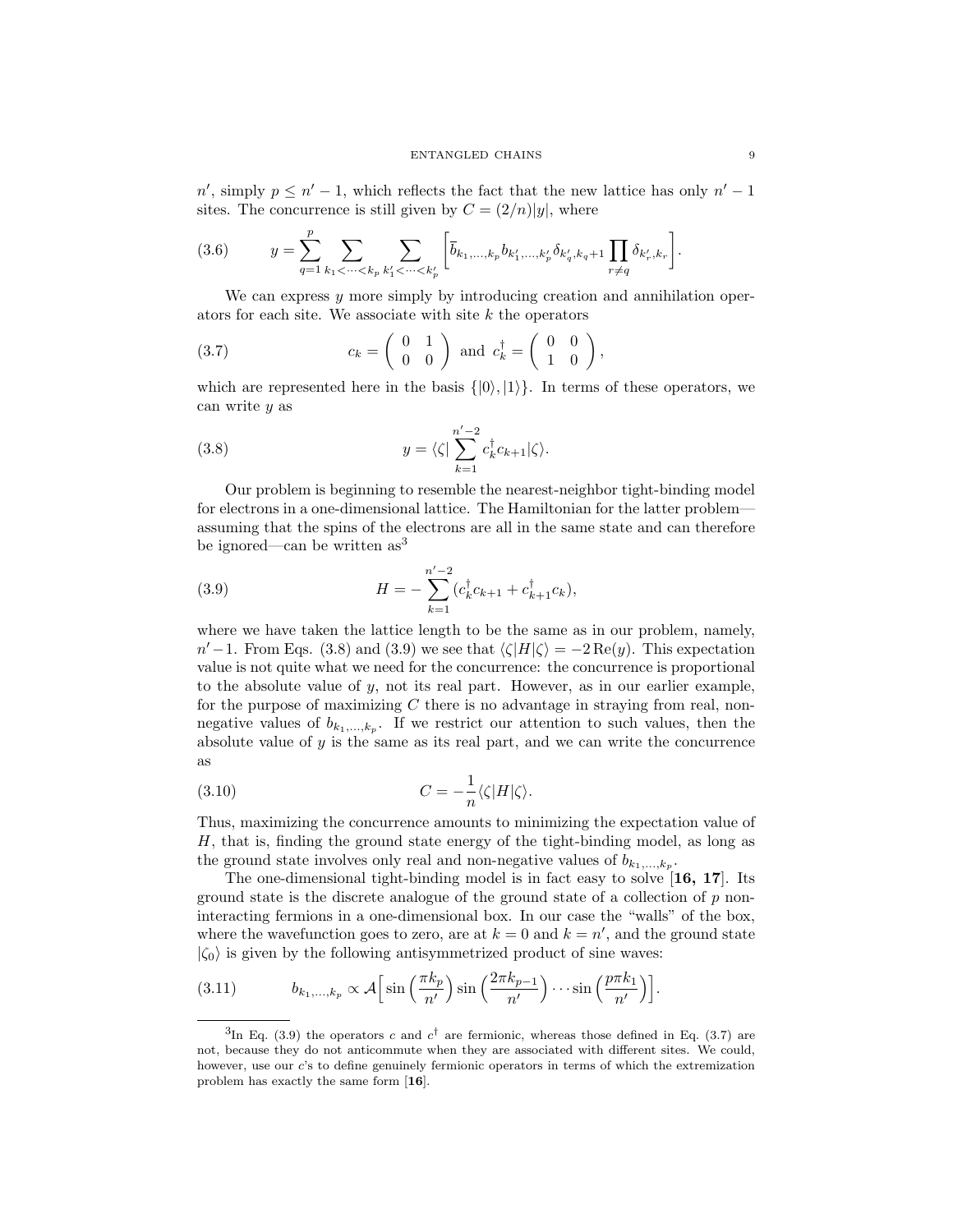Here A indicates the operation of antisymmetrizing over the indices  $k_1, \ldots, k_p$ . In the range of values we are allowing for these indices, that is,  $0 < k_1 < k_2 < \cdots <$  $k_p < n'$ , the coefficients  $b_{k_1,\dots,k_p}$  are indeed non-negative, so that Eq. (3.10) is valid.

The ground state energy, from which we can find the concurrence, is simply the sum of the first p single-particle eigenvalues of H. There are exactly  $n' - 1$  such eigenvalues, one for each dimension of the single-particle subspace; they are given by

(3.12) 
$$
E_m = -2\cos\left(\frac{m\pi}{n'}\right), \ m = 1, \dots, n'-1.
$$

Thus the concurrence is

(3.13) 
$$
C = -\frac{1}{n} \langle \zeta_0 | H | \zeta_0 \rangle = \frac{2}{n} \sum_{m=1}^p \cos\left(\frac{m\pi}{n'}\right).
$$

Doing the sum is straightforward, with the following result:

(3.14) 
$$
C = \frac{1}{n} \left[ \frac{\cos(p\pi/n') - \cos((p+1)\pi/n') + \cos(\pi/n') - 1}{1 - \cos(\pi/n')} \right].
$$

Recall that  $n' = n - p + 1$ . Eq. (3.14) gives the largest value of C consistent with our conditions, for fixed values of n and p. Note, for example, that when  $n = 5$  and  $p = 2$ , Eq. (3.14) gives  $C = \sqrt{2/5}$ , just as we found before for this case.

We still need to optimize over  $n$  and  $p$ . It is best to make the block size  $n$  very large—any state  $w$  that is possible with block size  $n$  is also allowed by block size  $2n$ —so we take the limit as n goes to infinity. Let  $\alpha$  be the density of occupied sites—that is,  $\alpha = p/n$ —and let n approach infinity with  $\alpha$  held fixed. In this limit, the concurrence becomes

(3.15) 
$$
C_{\lim} = \frac{2}{\pi} (1 - \alpha) \sin \left( \frac{\alpha \pi}{1 - \alpha} \right).
$$

Taking the derivative, one finds that  $C_{\text{lim}}$  is maximized when

(3.16) 
$$
\tan\left(\frac{\alpha\pi}{1-\alpha}\right) = \frac{\pi}{1-\alpha},
$$

which happens at  $\alpha = 0.300844$ , where  $C_{\text{lim}} = 0.434467$ . This is the highest value of concurrence that is consistent with our method of constructing the state of the chain and with our three conditions on  $|\xi\rangle$ . Note that it is considerably larger than what we got in our first example, in which a string of singlets was mixed with a shifted version of the same string—one might call this earlier construction the "bicycle chain" state. Unlike the bicycle chain state, our best state breaks the symmetry between the basis states  $|0\rangle$  and  $|1\rangle$ : the fraction of qubits in the state  $|1\rangle$  is about 30% rather than 50%. Of course the entanglement would be just as large if the roles of  $|1\rangle$  and  $|0\rangle$  were reversed.

It is interesting to ask what value of entanglement of formation the above value of concurrence corresponds to. As a function of the concurrence, the entanglement of formation is given by

(3.17) 
$$
E_f = h \left( \frac{1 + \sqrt{1 - C^2}}{2} \right)
$$

where h is the binary entropy function  $h(x) = -[x \log_2 x + (1-x) \log_2 (1-x)].$ For the above value of concurrence, one finds that the entanglement of formation

,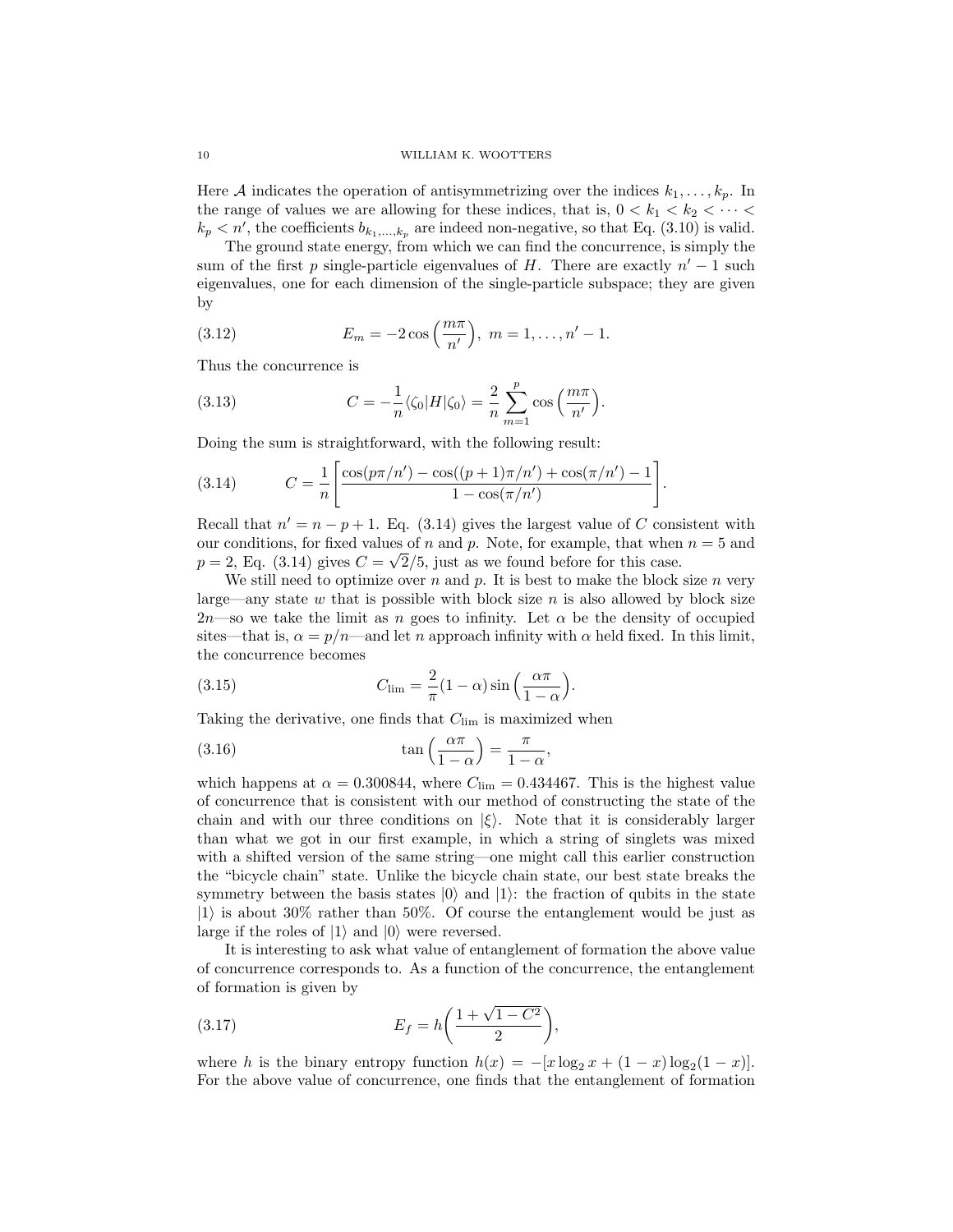is  $E_f = 0.284934$  ebits. (For the bicycle chain state, the entanglement of formation between neighboring pairs is only 0.118 ebits.)

If one can prove that this value is optimal, then it can serve as a reference point for interpreting entanglement values obtained for real physical systems. A string of spin-1/2 particles interacting via the antiferromagnetic Heisenberg interaction, for example, has eigenstates that typically have some non-zero nearest-neighbor entanglement. It would be interesting to find out how the entanglements appearing in these states compare to the maximum possible entanglement for a string of qubits.<sup>4</sup>

Clearly the problem we have analyzed here can be generalized. One can consider a two or three-dimensional lattice of qubits and ask how entangled the neighboring qubits can be. If we were to analyze these cases using assumptions similar to those we have made in the one-dimensional case, we would again find the problem reducing to a many-body problem, but with less tractable interactions. Assuming that pairwise entanglement tends to diminish as the total entanglement is shared among more particles, one expects the optimal values of  $C$  and  $E_f$  to shrink as the dimension of the lattice increases.

I would like to thank Kevin O'Connor for many valuable discussions on distributed entanglement.

### References

- [1] See, for example, D. P. DiVincenzo, Science **270** (1995), 255.
- [2] C. H. Bennett, H. J. Bernstein, S. Popescu, and B. Schumacher, Phys. Rev. A 53 (1996), 2046.
- [3] V. Vedral, M. B. Plenio, M. A. Rippin, and P. L. Knight, Phys. Rev. Lett. **78** (1997), 2275; V. Vedral, M. B. Plenio, K. Jacobs, and P. L. Knight, Phys. Rev. A 56 (1997), 4452; V. Vedral and M. B. Plenio, Phys. Rev. A 57 (1998), 1619.
- [4] C. H. Bennett, D. P. DiVincenzo, J. Smolin, and W. K. Wootters, Phys. Rev. A 54 (1996), 3824.
- [5] S. Hill and W. K. Wootters, Phys. Rev. Lett. 78 (1997), 5022; W. K. Wootters, Phys. Rev. Lett. 80 (1998), 2245.
- [6] V. Bužek, V. Vedral, M. B. Plenio, P. L. Knight, and M. H. Hillery, Phys. Rev. A 55 (1997), 3327.
- [7] N. Cerf, J. Mod. Opt. 47 (2000), 187.
- [8] D. Bruß, D. P. DiVincenzo, A. Ekert, C. A. Fuchs, C. Macchiavello, and J. A. Smolin, Phys. Rev. A 57 (1998), 2368.
- [9] A. Karlsson and M. Bourennane, Phys. Rev. A 58 (1998), 4394.
- [10] M. Murao, D. Jonathan, M. B. Plenio, and V. Vedral, Phys. Rev. A 59 (1999), 156.
- [11] D. Bruß, Phys. Rev. A **60** (1999), 4344.
- [12] V. Coffman, J. Kundu, and W. K. Wootters, Phys. Rev. A 61 (2000), 052306.
- [13] I. Cirac and P. Zoller, Phys. Rev. Lett. **74** (1995), 4091.
- [14] A. Uhlmann, Phys. Rev. A **62** (2000), 032307.
- [15] P. M. Hayden, M. Horodecki, and B. M. Terhal, quant-ph/0008134.
- [16] E. Lieb, T. Schultz, and D. Mattis, Annals of Phys. 16 (1961), 407.
- [17] See, for example, G. D. Mahan, Many-Particle Physics, 2nd ed. (Plenum, New York, 1990), pp. 25-27, 51.
- [18] K. M. O'Connor and W. K. Wootters, Phys. Rev. A 63 (2001), 052302.

<sup>&</sup>lt;sup>4</sup>Since the original version of this paper was written, the question about the antiferromagnetic Heisenberg chain has been answered for the ground state [18]: though the nearest-neighbor concurrence of the ground state is high  $(C = 0.386)$ , it is not optimal.